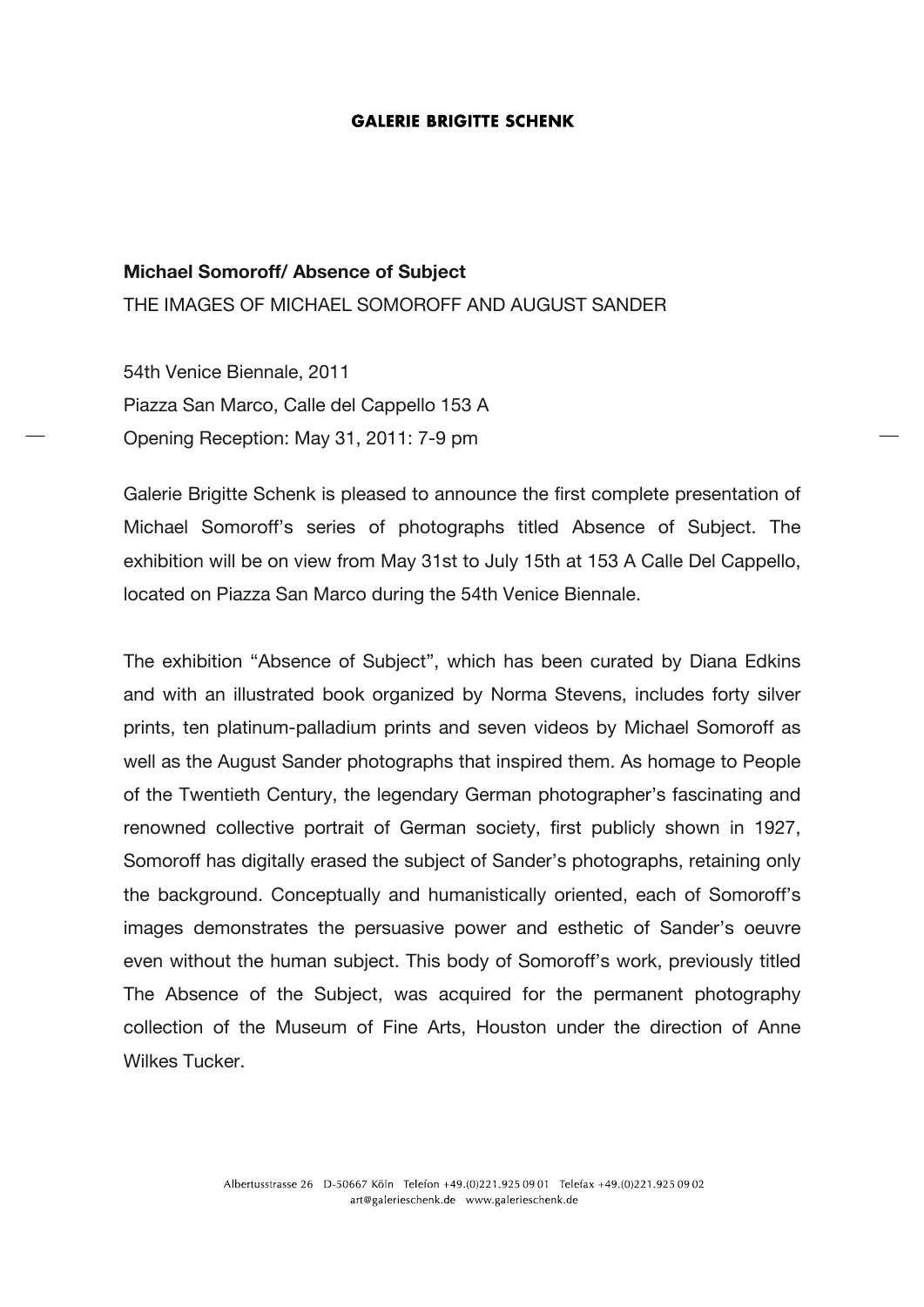#### **GALERIE BRIGITTE SCHENK**

For detailed information on the Absence of Subject exhibition, please visit **http://www.absenceofsubject.com/?ac=tour**

Absence of Subject: The Images of Michael Somoroff and August Sander, an exhibition catalogue designed by Mary Shannahan and written by Diana Edkins, with a foreword by Anne Wilkes Tucker and additional texts by Julian Sander and Michael Somoroff, will be distributed by Buchhandlung Walther König, Köln.

**About Michael Somoroff** Michael Somoroff, the son of the eminent commercial photographer Ben Somoroff, was born in New York City in 1957. Somoroff studied art and photography at the New School for Social Research as well as assisting his father in his studio on the set, on location and in the darkroom. In 1978, at the age of twenty-one, Somoroff opened his own photography studio and shortly there after began working for virtually every major magazine in New York and Europe. Since returning to New York at the end of the 1980's, Michael Somoroff has thoroughly devoted himself to the research of his ideas and his artistic production. His work is represented important collections worldwide, including the Museum of Modern Art, New York; The Museum of Fine Arts, Houston, Texas; and The Smithsonian Institution, Washington, D.C.

## **About Diana Edkins** *(Curator)*

Diana Edkins joined The Aperture Foundation in October 2002 as Traveling Exhibitions Coordinator and was appointed Director of Special Projects in March 2003. Ms. Edkins has been seriously and actively involved with fine art photography since 1969.